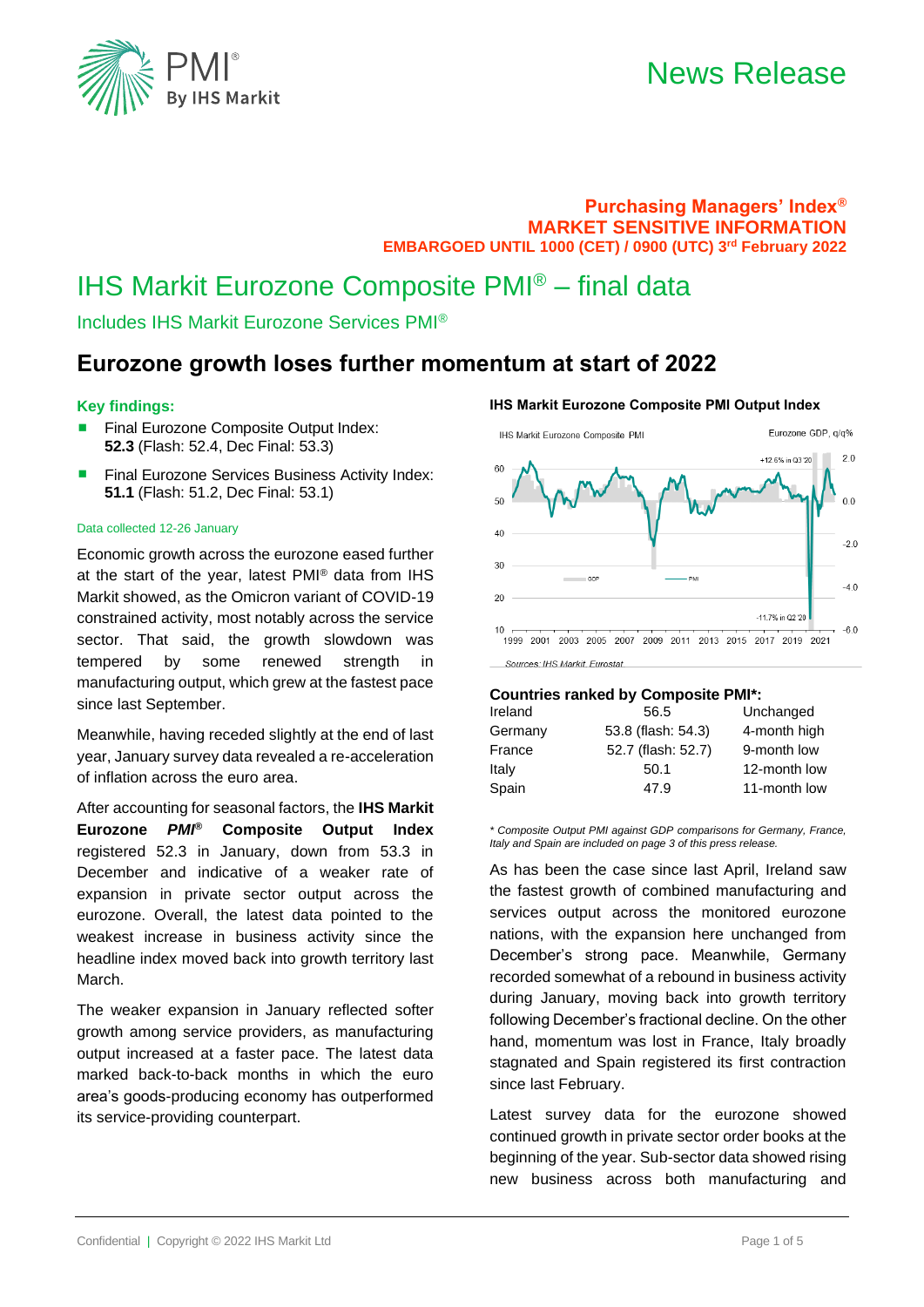

services, although it was the former which registered the faster increase. A slower improvement in demand for services weighed on the strength of the overall upturn, which was the weakest in the current 11-month sequence of growth.

Nevertheless, employment growth accelerated in January and remained above its historical average by a notable margin. The improved rate of job creation was solely driven by manufacturers however, as hiring growth at services firms moderated.

Meanwhile, operating capacities continued to be stretched across the eurozone, reflecting issues relating to staff availability, shortages of materials and products, as well as additional intakes of new business. The rate of backlog accumulation was solid, albeit the slowest in nine months.

Looking ahead, businesses expect activity levels to rise in the coming year. Optimism towards the outlook improved in January to its strongest since last October.

Finally, latest survey data showed a re-intensification of price pressures across the euro area, with rates of input cost and output price inflation accelerating. The increase in cost burdens was only fractionally quicker than in December, but was faster than anything seen by the survey prior to last November (when it hit a record high). In turn, selling charges were raised more aggressively, and the rate of inflation here was only a fraction below last November's survey peak.

### **Services**

The **IHS Markit Eurozone** *PMI***® Services Business Activity Index** registered 51.1 in January, down from 53.1 in December. While this was still above the 50.0 no-change mark, and therefore consistent with growth, it signalled the softest expansion in euro area services output since last April.

The slower increase in business activity coincided with weaker new order growth during January. The improvement in demand was the softest seen across the current nine-month sequence of expansion. Nevertheless, backlogs of work continued to rise, and at a quicker pace.

To enhance operating capacities, additional staff were hired in January. The rate of job creation was slightly weaker than previously, but was still faster than the historical average.

Input costs rose substantially in January, and to an extent which was the second-quickest on record, surpassed only by last November's peak. Meanwhile, selling price inflation accelerated to a fresh series high.

### **Comment**

Chris Williamson, Chief Business Economist at IHS Markit said:

*"The eurozone economy has slowed further in January after seeing growth weaken in the final quarter of 2021. Businesses are reporting subdued demand and ongoing constraints in terms of both labour shortages and raw material supply issues resulting from the pandemic.*

*"The slowdown coincides with virus-fighting containment measures having been tightened to the highest since last May across the eurozone amid the surge in COVID-19 cases linked to Omicron.* 

*"Spain has been the hardest hit, falling back into contraction, while Italy has seen business activity stall, in both cases linked to declining service sector output. France is meanwhile recording the weakest expansion since last April.* 

*"Germany is bucking the slowdown trend, however, providing a welcome ray of light to suggest that the impact of Omicron will be both shorter and less severe than prior virus waves. Having been hit to a greater extent by Omicron late last year, service sector activity is already picking up again in Germany and manufacturing output is surging higher.*

*"A key concern is that inflationary pressures continue to build, with soaring energy prices likely to add further to upward price pressures in coming months. Households are already being squeezed and firms face further cost rises. Tensions in Ukraine also pose a further downside risk to the outlook, with any escalation of the situation likely to further dampen business confidence."*

-Ends-

*<sup>\*\*</sup> [Click here](http://www.markit.com/Commentary/Get/17082015-Economics-Using-PMI-survey-data-to-predict-official-eurozone-GDP-growth-rates) for further details of using the PMI to measure GDP in advance.*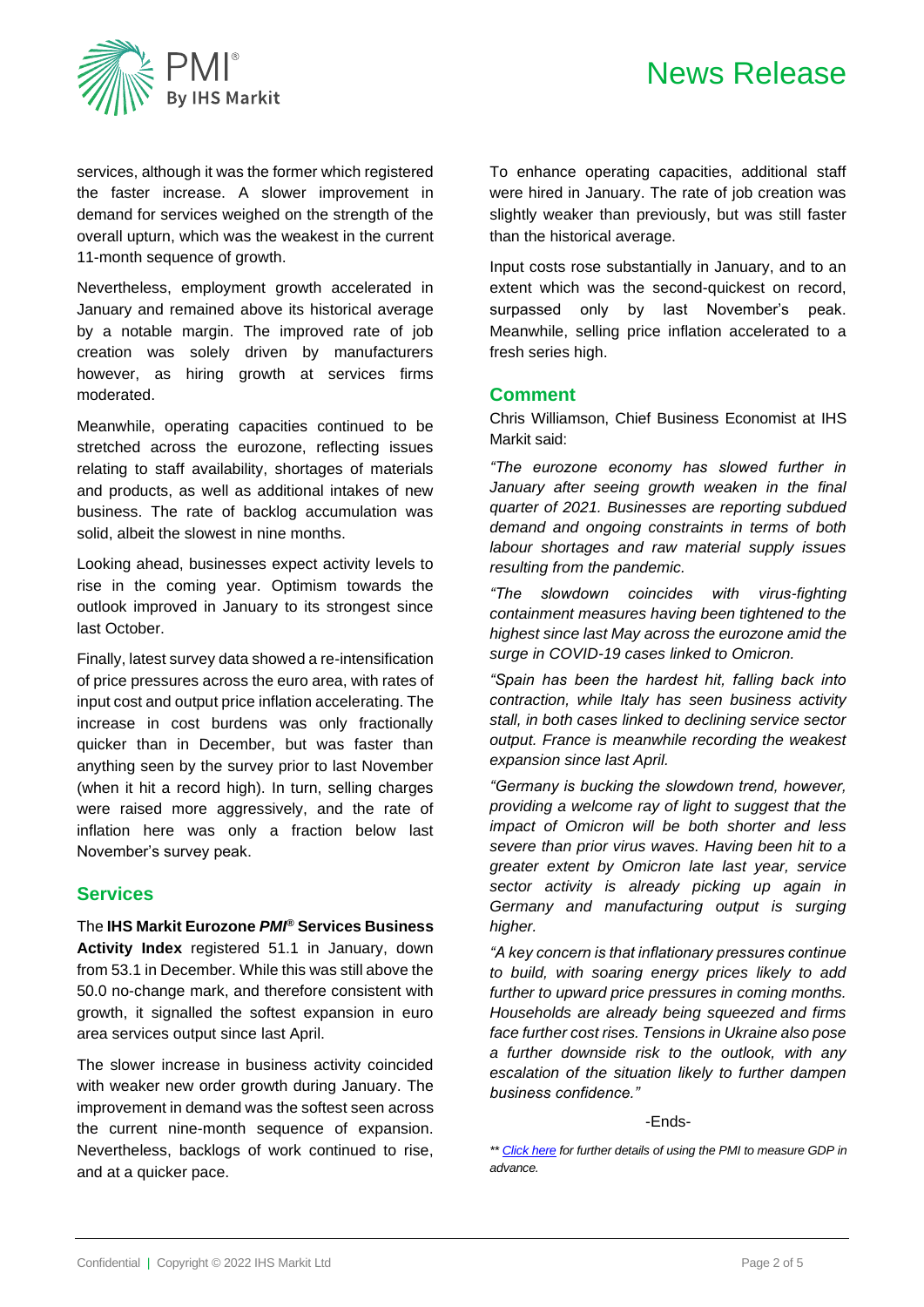

## News Release

*† for business confidence (optimism), companies are asked whether they expect levels of business activity in one year's time to be higher, the same or lower than the current month.*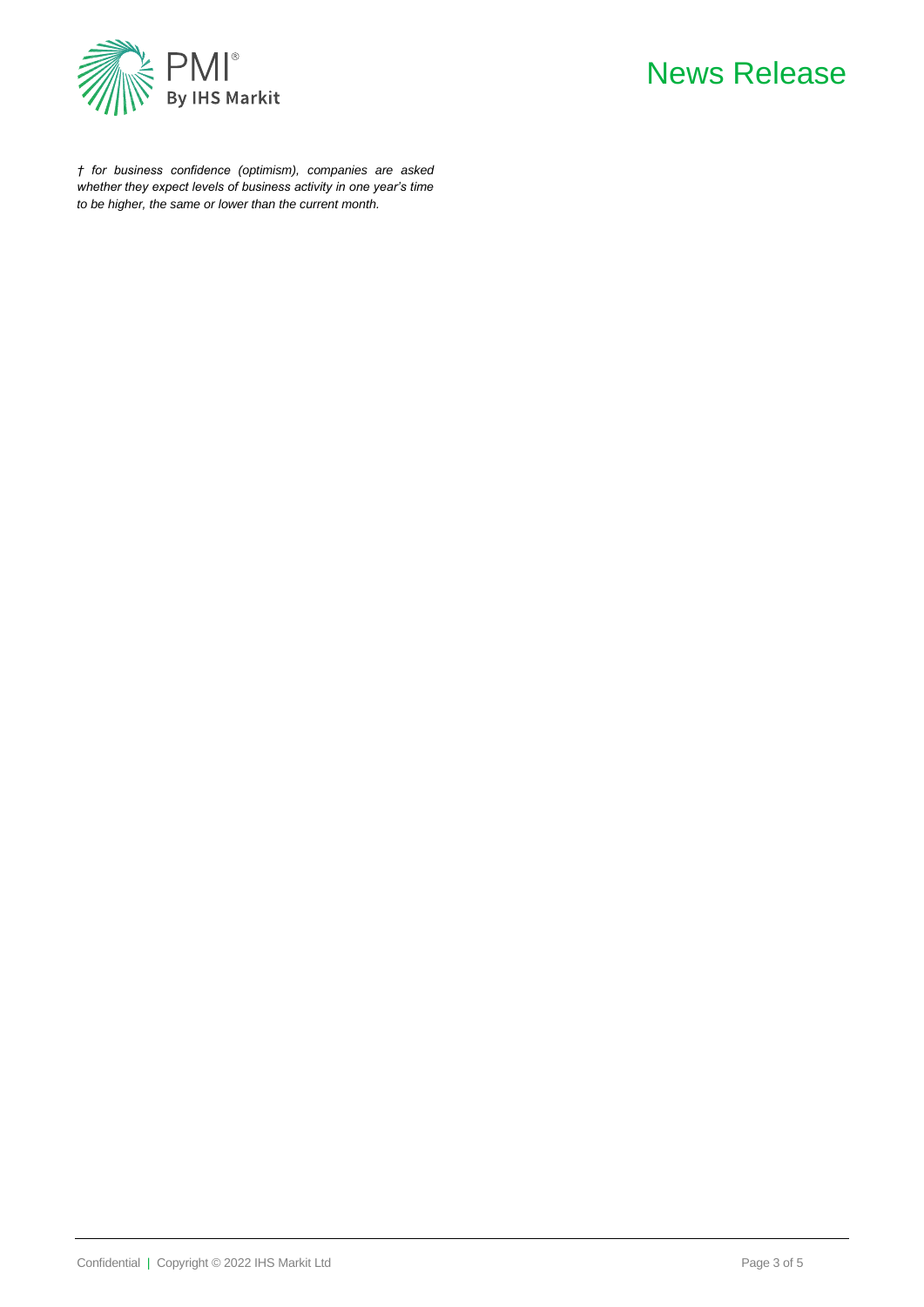

# News Release

GDP, %q/q

### **France**





### **Germany**



### **Italy**



### **Spain**





### **For further information, please contact:**